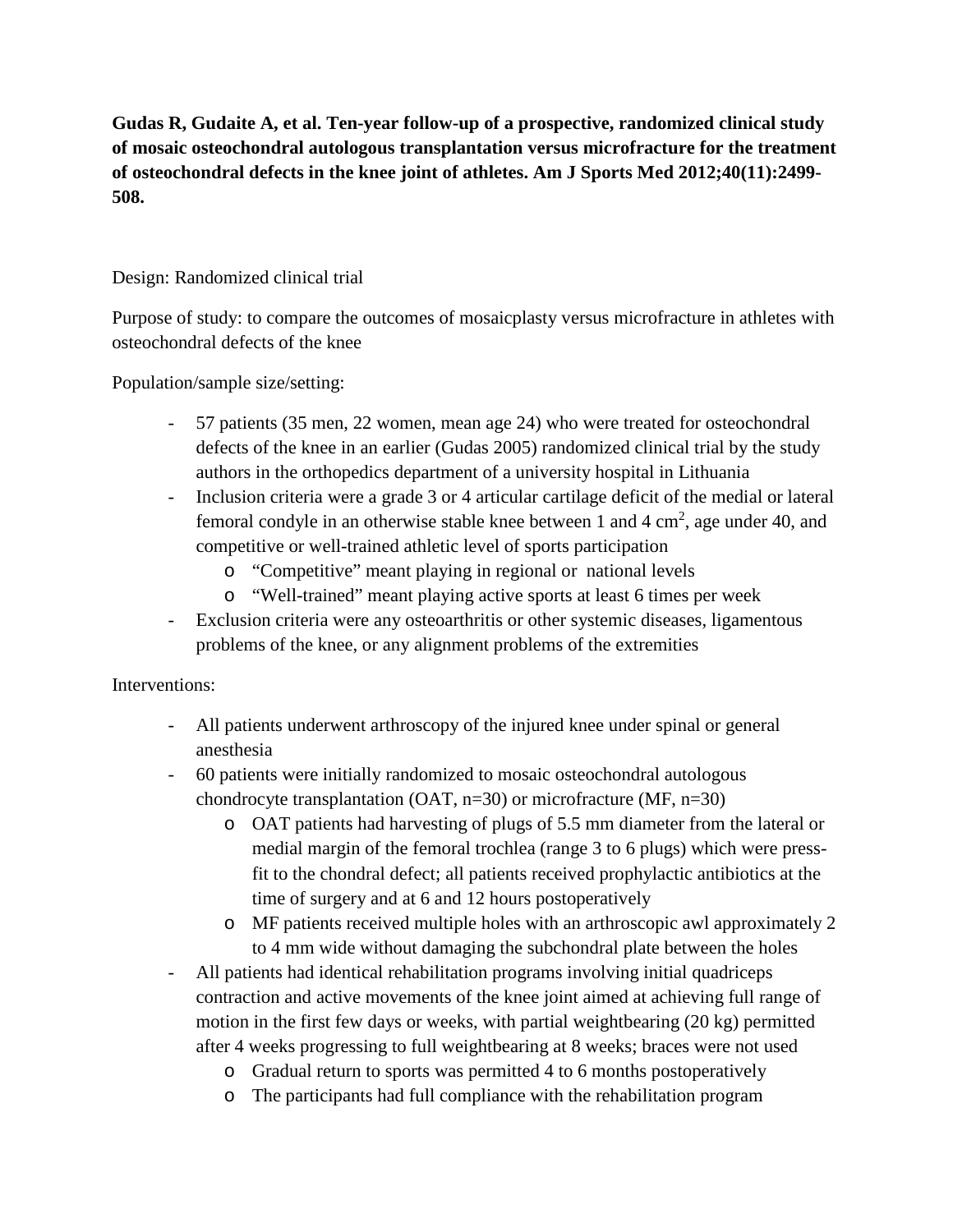### Outcomes:

- The main clinical outcome was based on the International Cartilage Repair Society (ICRS) "cartilage standard evaluation form" (Brittberg 2003)
	- o Brittberg 2003 refers the reader to two clinical evaluation forms, one of which is based on the 2000 International Knee Documentation Committee (IKDC) subjective knee evaluation form, which may be the outcome the authors are alluding to in saying "cartilage standard evaluation form"
	- o The IKDC form is completed by the patient, and has items for severity of pain, stiffness of the knee, the highest level of activity the patient can complete without pain, swelling, or giving way, how the knee affects their ability to go up and down stairs, kneel, squat, rise from a chair, sit with the knee bent, run straight ahead, jump and land on the affected leg, and start/stop quickly
	- o The IKDC form is scaled from 0 to 100, with 0 as the worst score and 100 the best score
- Each intervention group was composed of two types of knee pathology: osteochondritis dissecans (OCD) and posttraumatic full-thickness articular cartilage defect (ACD), and four groups were distinguished for purposes of outcome comparison:
	- $O$  OAT-OCD,  $n=14$
	- $O$  OAT-ACD,  $n=16$
	- $\circ$  MF-OCD, n=12
	- $O$  MF-ACD,  $n=18$
- The authors broke down the patients into these groups because there were significantly better average baseline IKDC scores in the patients who had ACD than in those who had OCD:
	- o OAT-OCD, IKDC=50.9
	- o OAT-ACD, IKDC=61.3
	- o MF-OCD, IKDC=50.9
	- o MF-ACD, IKDC=64.8
- At the 10 year followup, the patients with each knee pathology type had higher average IKDC scores if they had OAT than if they had MF:
	- o OAT-OCD, IKDC=87.5
	- o OAT-ACD, IKDC=92.9
	- o MF-OCD, IKDC=73.9
	- o MF-ACD, IKDC=78.2
- Return to sport at 10 years also was more frequent in patients who had OAT than in those who had MF; the vast majority of OAT patients returned to sport, but only about half of MF patients returned to sport:
	- o OAT-OCD,  $n=12/14(86%)$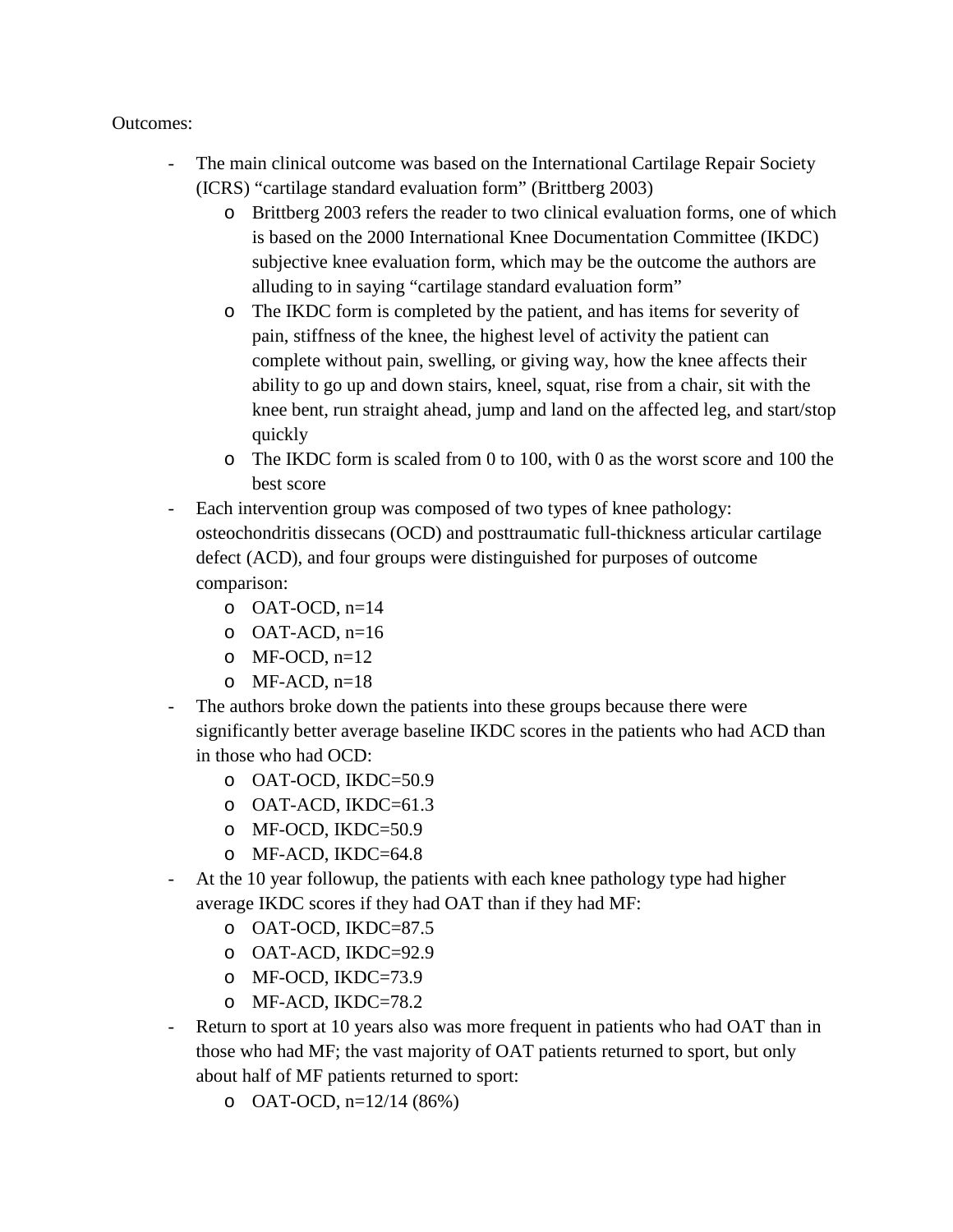- o OAT-ACD,  $n=14/15$  (93%)
- o MF-OCD,  $n=5/11$  (46%)
- o MF-ACD,  $n=10/18$  (56%)
- The operation was considered to have failed if the patient needed a reoperation in the 10-year period because of symptoms due to primary defects:
	- o There were 4 such failures in the OAT group and 11 failures in the MF group

Authors' conclusions:

- Both OAT and MF procedures yielded significant improvements in clinical status of athletes with osteochondritis dissecans and with posttraumatic full-thickness articular cartilage defects
- However, OAT has more favorable long-term outcomes, with higher rates of return to sport, higher scores on patient-reported functional abilities, and fewer failures leading to reoperation

# Comments:

- The acronym OCD appears to refer to both osteochondral defect and osteochondritis dissecans, which had less favorable outcomes than post-traumatic full-thickness cartilage defects, whose acronym seems to have been ACD
	- o Brittberg 2003, the author of the ICRS classification system used by the authors to classify lesions of the knee, this system distinguishes osteochondritis dissecans (OCD) from traumatic injury to the knee; it appears that the ACD patients in this study with "full-thickness" defects would be classified as grade 4 in the ICRS system, which extend into the subchondral bone
	- o For OCD, grade III is a lesion with complete discontinuity but not yet dislocated when probed, and lesions with a dislocated fragment are OCD grade IV
	- o The original inclusion criteria of ICRS grade 3 and 4 lesions (specified in Gudas et al 2006, the first published report of this RCT population) make it difficult to interpret Table 5, which describes OAT and MF patients with ICRS grades 1 and 2 on biopsy-histology, which is not described in Brittberg's discussion of the ICRS classification system
- The patients were all extremely active in sports prior to injury; all of them played sports at least 6 times per week
	- o In addition, consistent with the level of sports activity above, is the fact that all patients in both treatment groups were fully compliant with the rehabilitation program prescribed by the authors